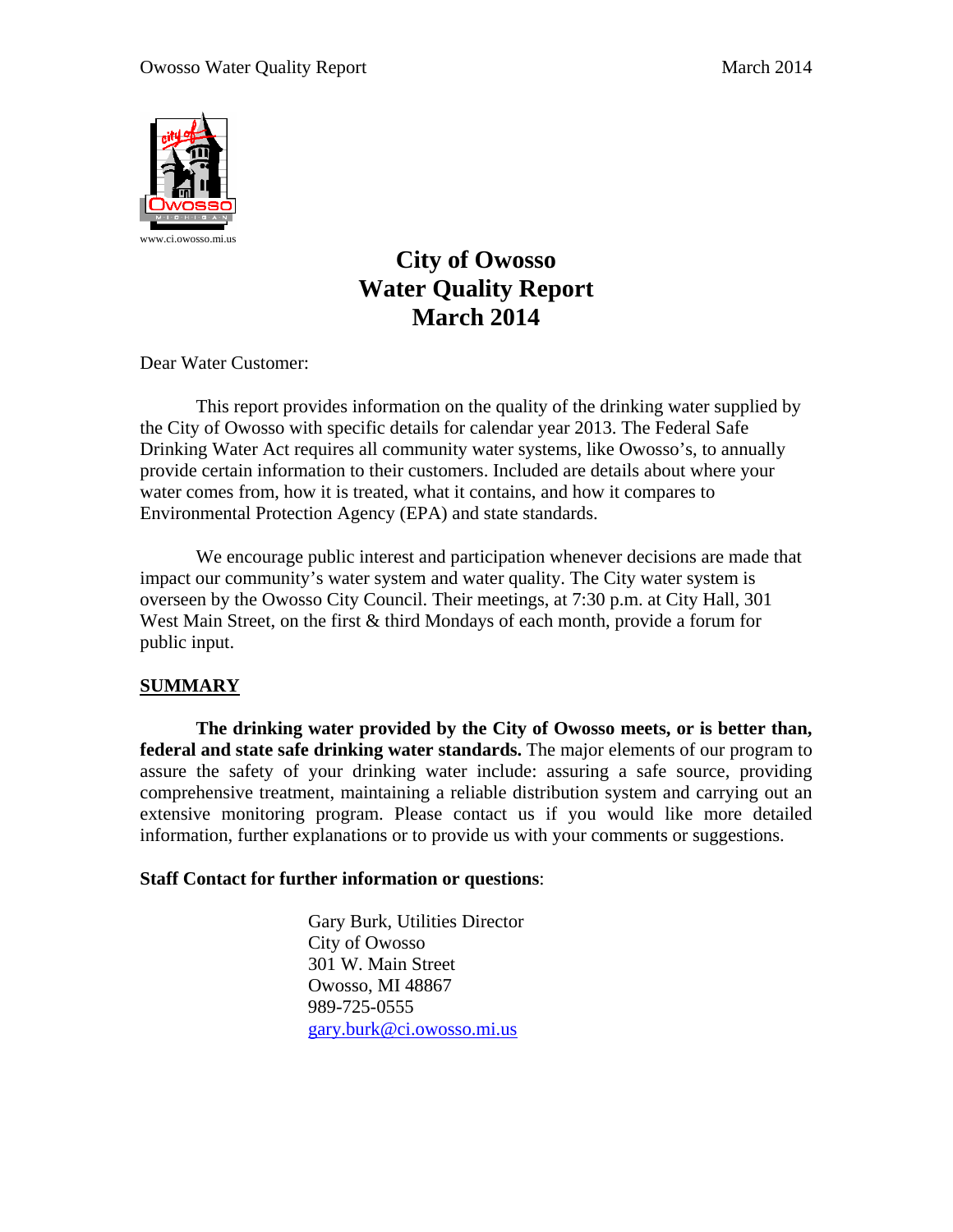## **GROUNDWATER SUPPLY**

Six groundwater wells serve as our water supply source. The wells are completed in coarse sands and gravel with well screens typically between 60 and 140 feet below ground surface. The State rates our wells as "susceptible" to potential sources of contamination. This is based on an assessment of the water supply aquifer geology, well construction, historical groundwater quality data, and presence of identified contaminant sources in the delineated "wellhead protection zone". Though our groundwater supply is rated as "susceptible" or vulnerable to contamination, extensive monitoring over decades of use indicates our combined well supply meets primary drinking water standards even before treatment. However, the rating indicates a need to maintain and increase our efforts to protect our groundwater supply from future sources of contamination.

## **WATER TREATMENT**

Our groundwater supply, though safe to drink without treatment, is extremely hard with high levels of calcium, magnesium and iron. Water treatment consists of aeration, lime softening for hardness and iron reduction, pH adjustment using carbon dioxide, dual media filtration, and chlorination. Fluoride is added to replace naturally occurring fluoride removed during softening and to boost the concentration to 0.7 ppm (parts per million) as recommended as a dental health measure. In 2013 an average of 1.65 million gallons of water per day was treated and distributed to customers in the mid-County area. Average water hardness was reduced from 508 ppm to 176 ppm. Residuals solids from the softening process, predominantly calcium carbonate and magnesium hydroxide, are temporarily stored in on-site lagoons for dewatering. An average of 5,000 cubic yards of residual solids are removed annually and applied to farm fields as an agricultural liming material for soil pH adjustment. The water treatment plant is staffed and operates around the clock.

#### **MONITORING FOR SAFETY AND COMPLIANCE**

Certified plant operators conduct routine daily tests on our drinking water quality at the water plant laboratory. Additional samples are sent to the state, or other certified, laboratories for analyses to assure that our well supplies are free from contamination and that our treated drinking water meets all applicable state and federal drinking water standards. The state establishes a minimum monitoring schedule for our public water supply. All required samples were collected on a timely basis in 2013. All sample results are reported to the Michigan Department of Environmental Quality – Water Division - and are available public information.

## **MONITORING RESULTS**

 Listed in the table that follows are regulated drinking water contaminants detected by our monitoring program. This is the information EPA directs us to provide in this report. Additional monitoring information is available upon request. The results are from calendar year 2013 unless noted otherwise. Certain substances, such as lead or copper, are monitored less frequently than once a year because previous monitoring results have been consistently below levels of concern and the levels are not expected to vary significantly from year to year. **There were no violations of drinking water standards or monitoring requirements in 2013.**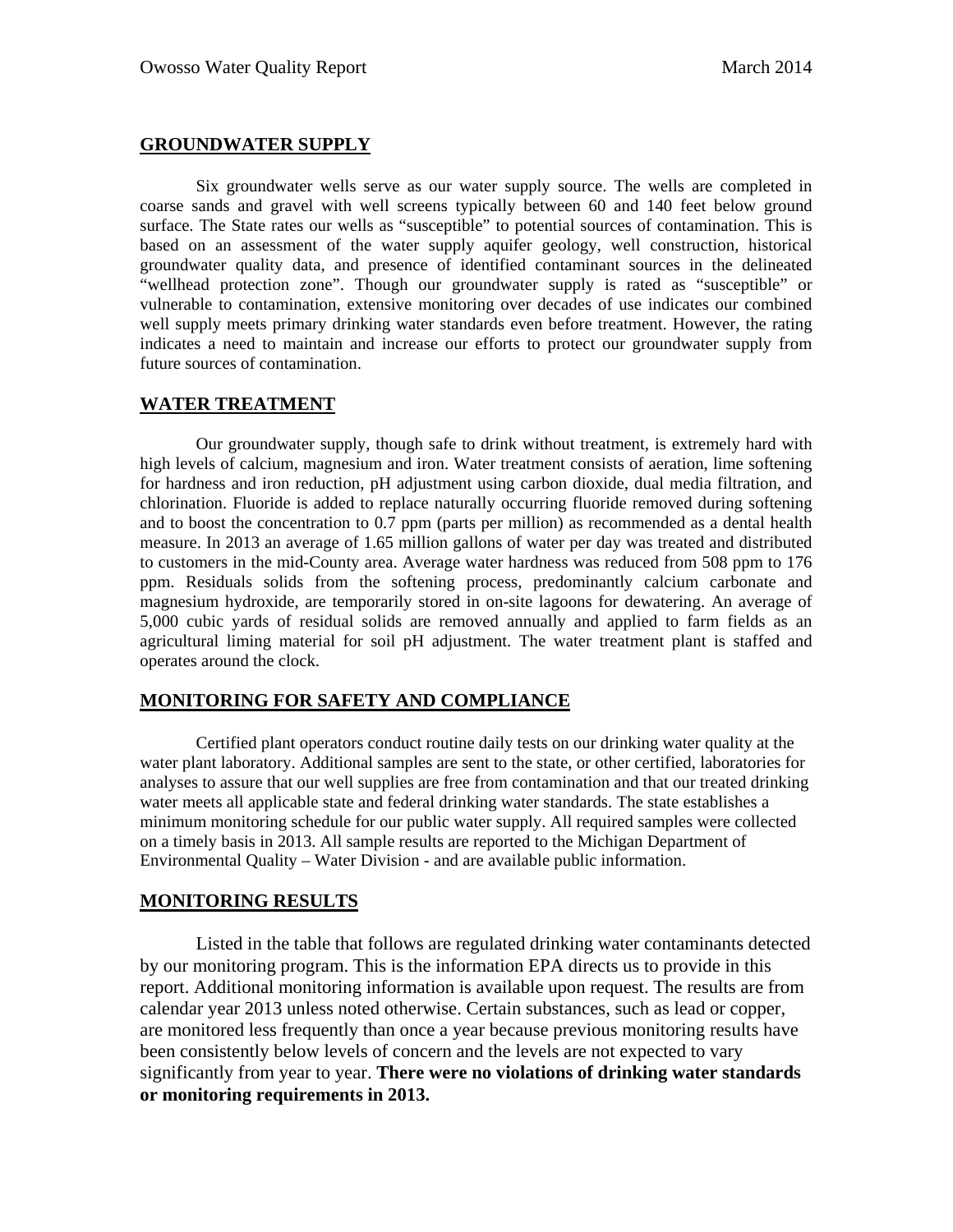Definitions:

- ¾ **Maximum Contaminant Level (MCL):** The highest level of a contaminant that is allowed in drinking water. MCL's are set as close to the MCLGs as feasible using the best available treatment technology.
- ¾ **Maximum Contaminant Level Goal (MCLG):** The level of a contaminant in drinking water below which there is no known or expected risk to health. MCLGs allow for a margin of safety.
- ¾ **Maximum residual disinfectant level (MRDL):** The highest level of a disinfectant allowed in drinking water. There is convincing evidence that addition of a disinfectant is necessary for control of microbial contaminants.
- ¾ **Maximum residual disinfectant level goal (MRDLG):** The level of a drinking water disinfectant below which there is no known or expected risk to health. MRDLGs do not reflect the benefits of the use of disinfectants to control microbial contaminants.
- **EXECUTE:** Action Level (AL): The concentration of a contaminant which, if exceeded, triggers treatment or other requirements which a water system must follow.
- ¾ **ppm**: Parts per million or also expressed as milligrams per liter
- ¾ **ppb**: Parts per billion or also expressed as micrograms per liter

|                              | <b>Standard</b>        | <b>Highest Level</b>                        | Goal         |                                                                                                                           |
|------------------------------|------------------------|---------------------------------------------|--------------|---------------------------------------------------------------------------------------------------------------------------|
|                              |                        | Reportable                                  |              |                                                                                                                           |
| <b>CONTAMINANT</b>           | <b>MCL</b>             | <b>ACTUAL</b>                               | <b>MCLG</b>  | <b>SOURCE OF THE SUBSTANCE</b>                                                                                            |
| Total Trihalomethanes (ppb)  | 80                     | 51                                          | none         | By-product of chlorination (range from 35 to 51 ppb)                                                                      |
| Total Haloacetic Acids (ppb) | 60                     | 5                                           | none         | By-product of chlorination (range from 1.0 to 5.0 ppb)                                                                    |
| Barium (ppm)                 | 2                      | 0.03                                        | 2            | Erosion of natural deposits (2009 data)                                                                                   |
| Fluoride (ppm)               | 4                      | 0.74                                        | 4            | Erosion of natural deposits; also added to promote dental<br>health. Range from $0.4$ to $0.8$ ppm (average = $0.64$ ppm) |
| Combined Radium (pCi/l)      | 5                      |                                             | $\theta$     | Erosion of natural deposits (2003 data)                                                                                   |
| Selenium (ppb)               | 50                     | $\overline{2}$                              | 50           | Erosion of natural deposits (2009 data)                                                                                   |
| Sodium (ppm)                 | None                   | 30                                          | None         | Erosion of natural deposits                                                                                               |
| <b>DISINFECTANT</b>          | <b>MRDL</b>            | <b>ACTUAL</b>                               | <b>MRDLG</b> |                                                                                                                           |
| Chlorine, total (ppm)        | 4                      | 0.31                                        | 4            | Water treatment additive for control of microbial<br>contaminants; average range from 0.20 to 0.39 ppm                    |
|                              | <b>Action</b><br>Level | 90 <sup>th</sup> Percentile<br><b>Value</b> | <b>MCLG</b>  |                                                                                                                           |
| Lead (ppb)                   | 15                     | 6                                           | $\theta$     | Corrosion of service line or household plumbing. No<br>sample exceeded the Action Level . 2011 Data                       |
| Copper (ppb)                 | 1300                   | 35                                          | 1300         | Corrosion of service line or household plumbing. No<br>sample exceeded the Action Level . 2011 Data                       |